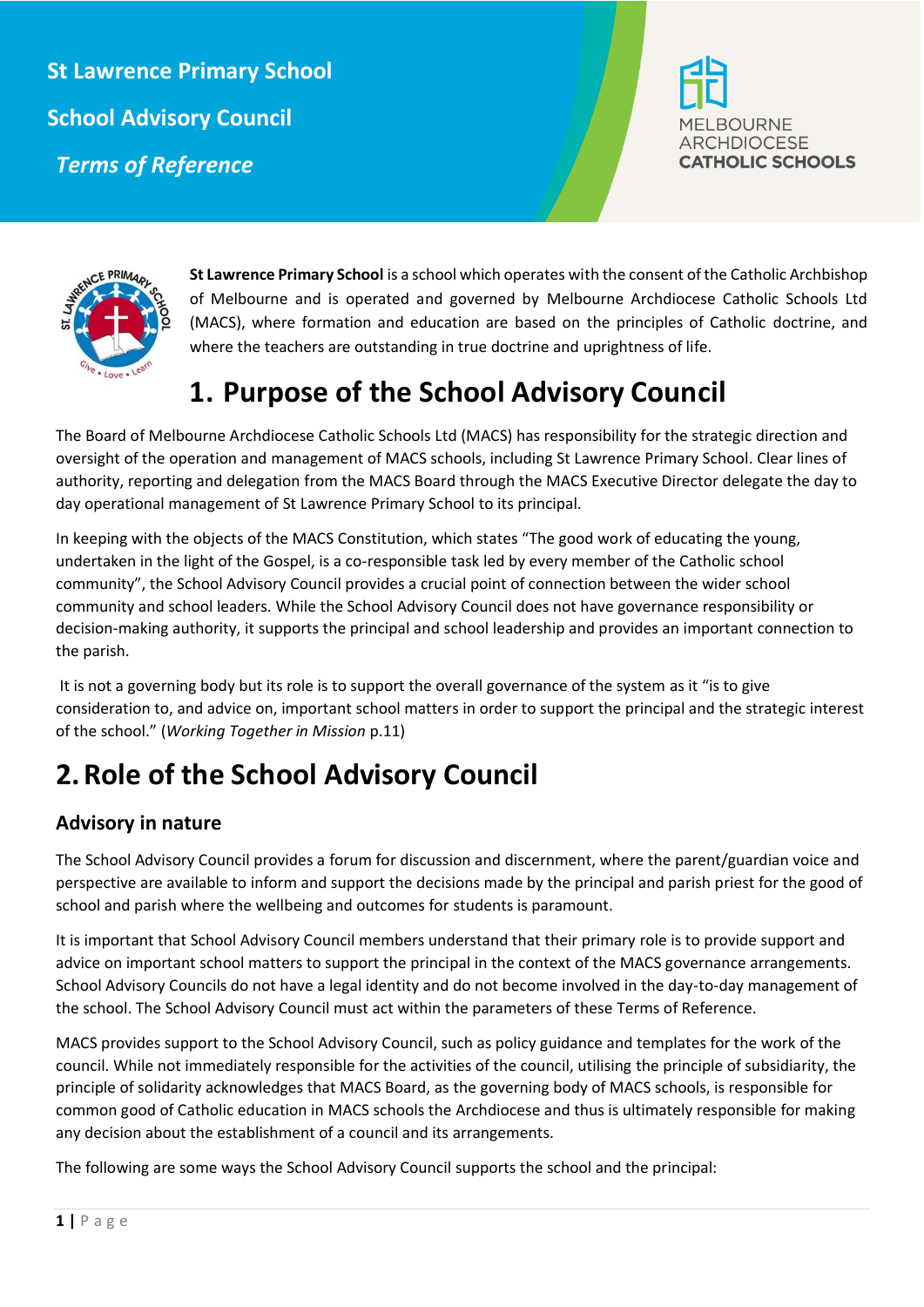- Articulating and enacting the school's vision and mission
- Promoting the school's Catholic ethos and culture
- Promoting faith formation and development
- Implementing school policies as required
- Giving advice to the principal on issues such as enrolments, school improvement plans and enrolment trends
- Engaging in discussion with the principal about the annual school budget and other financial matters
- Giving advice to the principal about the school Master Plan
- Capital resource planning and maintenance support to the principal

The School Advisory Council is not the governing body of a school, and as such does not have a decision-making authority due to it not having a legal identity. While a vital forum for parent and community voice, it is not a forum for individual parent advocacy or special interest representation and does not become involved in the day-to-day management of the school. It does not take on the role of a parent and friends group, a fund raising forum or fete organising committee.

### **3.Council structure**

#### **Members of the School Advisory Council**

Serving on the School Advisory Council of a Catholic school is a form of Church lay ministry. It is a response to the call to support the local Catholic parish and school communities in a particular way. It is also a means for members of our community to share their skills and talents for the common good. A well-functioning council provides rich sources of wisdom and insight as well as a means of strengthening community links and potential for partnerships.

St Lawrence Primary School's School Advisory Council is to be comprised of a minimum of six (6) and a maximum of 10 (ten) council members who value and share the educational mission and ethos of the Catholic Church comprising of at least:

- a) the principal (ex officio)
- b) the parish priest (ex officio) (**Custodian of Mission**)
- c) two (2) parents, guardians, carers of children attending the school
- d) one (1) parishioner
- e) another person from either category or who in the opinion of the principal has the relevant knowledge, skills, expertise or interest and commitment to the mission of the school to serve a particular need on the council
- f) additional parents, guardians, carers of children attending the school

A person that is a member of the council under either category (a) to (e) may satisfy the eligibility criteria under more than one category. A single parish representative may be sufficient for a council fulfilling its function in dealing with education matters relating to the school.

At the principal's discretion members of the school staff may be invited from time to time to attend meetings depending on the content of the agenda.

#### **Process of appointment of council members**

The principal has the power of appointment, re-appointment and removal of members of the School Advisory Council, except the Custodian of Mission who holds office *ex officio* and cannot be removed by the principal.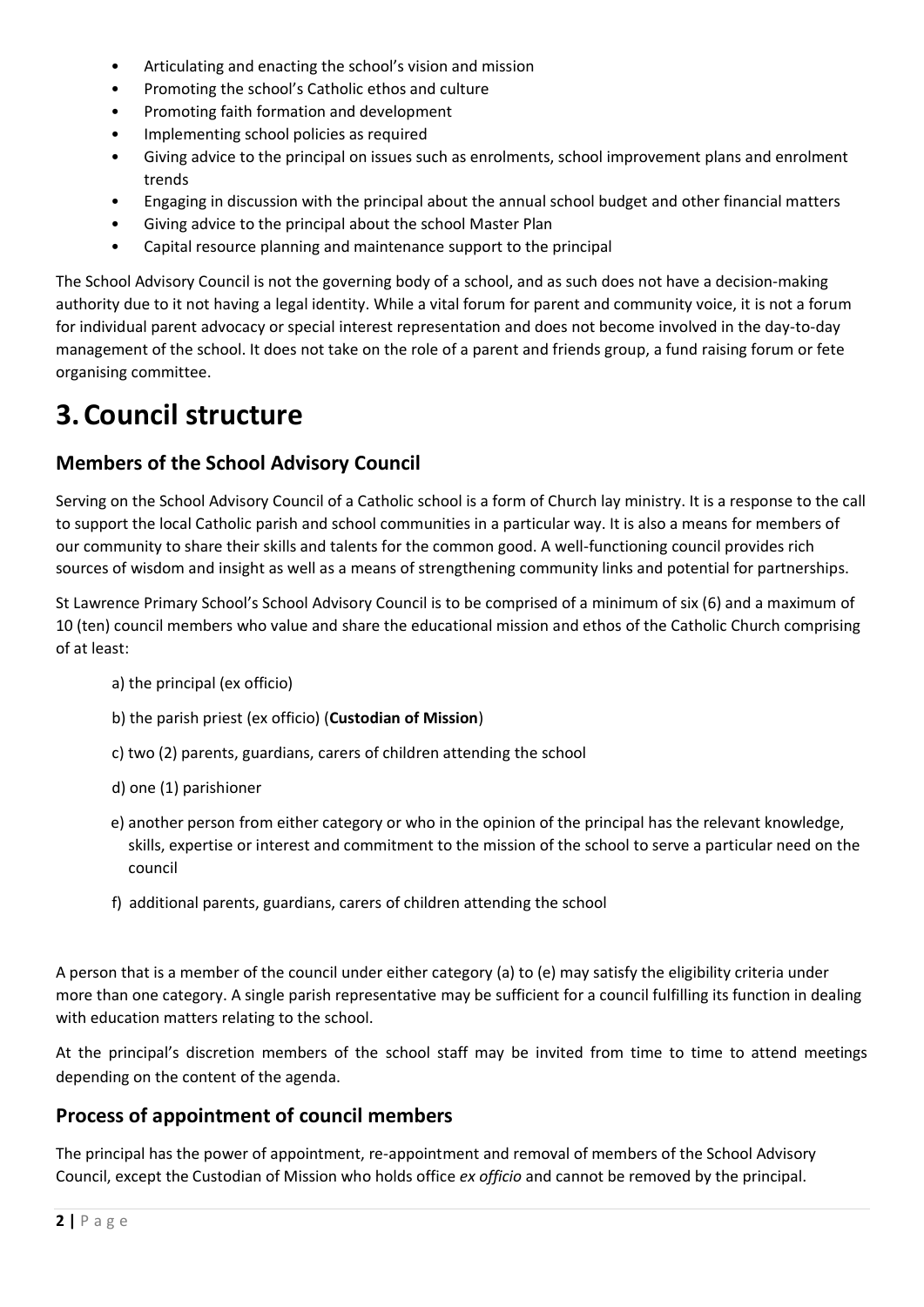In appointing Council members, the Principal will consult with the Custodian of Mission following a process of discernment. The principal and Custodian of Mission may choose to be supported by others in the appointment process. When appointments are being made it is important to keep in mind the need for a balance of gender, cultural diversity and skill sets in forming the council.

The Principal may, following a consultation with the Custodian of Mission, remove a council member (except the Custodian of Mission) if the Principal is of the view that a council member is not complying with the expectations of the role of a Council member or is engaged in conduct unbecoming of a Council member or prejudicial to the interests of the school. A Council member may appeal his or her removal to the Executive Director of MACS for review. The decision of MACS Executive Director will be final.

The Principal of the St Lawrence Primary School acts on delegation by MACS Executive Director who in turn acts on delegations from the MACS Board. No delegation of power prevents the exercise of a power directly by the MACS Executive Director or the MACS Board, as relevant. For the avoidance of doubt, the MACS Executive Director and/or the MACS Board reserve the power to remove a council member from office (except the Custodian of Mission) if they are of an opinion that the circumstances are deserving of such action.

Council members are appointed annually at a set time devised by the council. The principal may at any time make an additional appointment to the council in the event of a vacancy in the minimum prescribed positions or to otherwise fulfil a need on the council, however any council member so appointed will only hold office until the next set annual appointment round devised by the council following the appointment, and at this time may apply for membership of the council in the ordinary manner.

### **Child Safe Standards**

Adherence to the school's child safe standards must be at the forefront of any appointment process. Council members must have both a police check and Working with Children check and must sign the school child safe standard agreement. Once appointed, it is a requirement that all council members sign and comply with the school's *Child Safety Code of Conduct*.

#### **Conflict of Interest**

MACS is committed to building School Advisory Councils that are free from fraud or corruption or the perception of fraud or corruption. Conflict of interest arises where a councillor's duty to the school is affected by a personal (actual, potential or perceived) interest. In such cases, the line between personal and professional conduct may become blurred and interfere with a councillor's capacity to provide advice and fulfil his or her responsibilities on the council. Conflicts of interest may arise and do not need to present a problem to any School Advisory Council or MACS if they are openly and effectively managed.

The school's *Conflict of Interest Policy* addresses the requirements for disclosure and management of conflict of interest, and extends to council members. It is a requirement of the role that Council members abide by and comply with this policy.

#### **Expressions of Interest**

Generally, expressions of interest to become a council member are made in advance of the set annual appointment round devised by the council. The process of applying for membership of the St Lawrence Primary School School Advisory Council is: following the Annual General Meeting Expressions of Interest will be called for from the school community. This will be communicated at the AGM, through the school newsletter and via the Compass portal. Once the Expression of Interest date has closed, the principal will meet with the Custodian of Mission, the chairperson and any other person who in the opinion of the principal has the relevant knowledge and expertise to discern who to appoint to the School Advisory Council. Anyone interested in becoming a member of the St Lawrence Primary School School Advisory Council may seek advice from the principal, Chair or the Custodian of Mission on the process of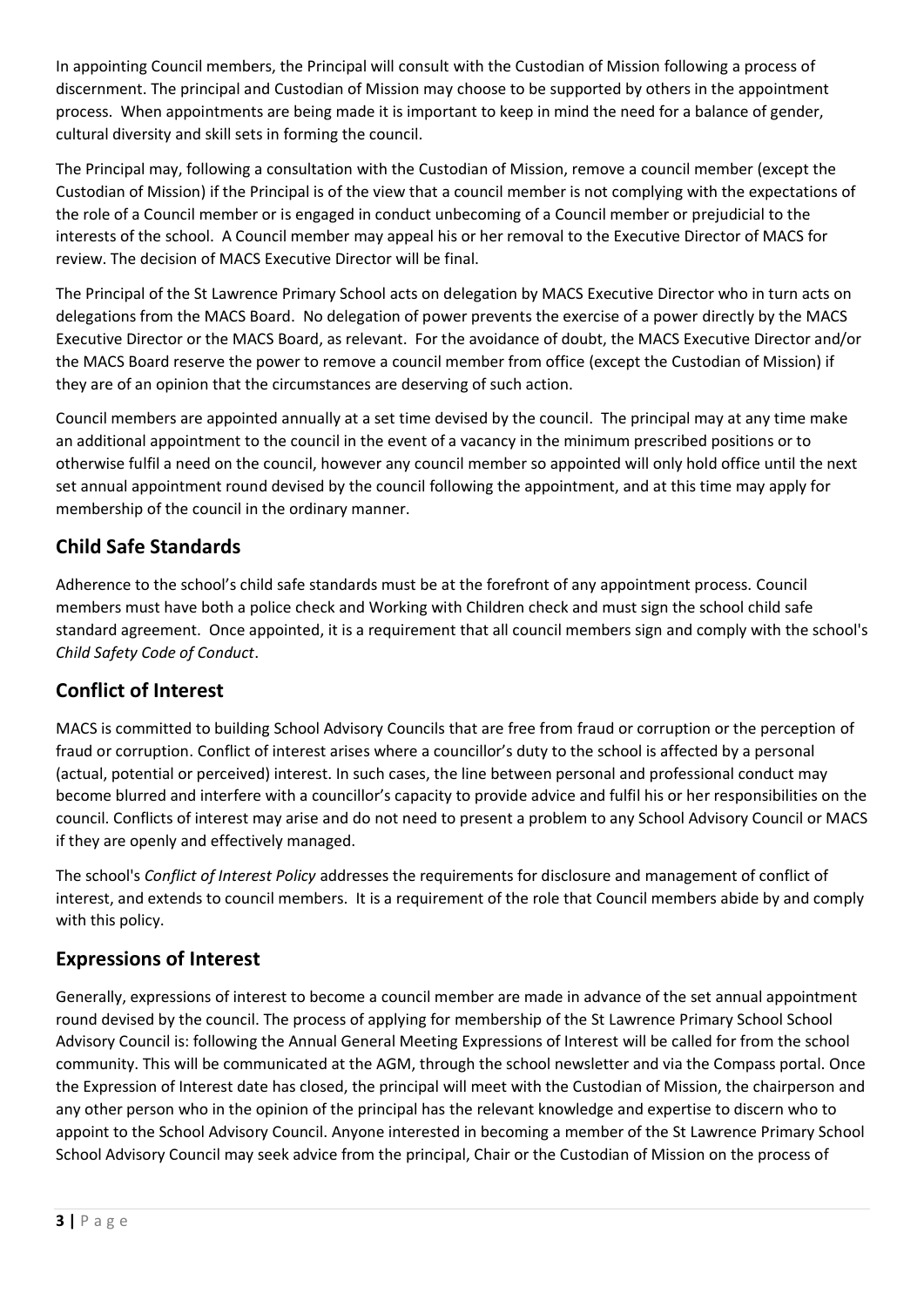appointment. Consideration will also be given to succession planning through staggered renewal of members to ensure continuing institutional memory.

### **Diversity**

School Advisory Council seeks to be inclusive of all community members and will demonstrate a genuine commitment to gender equity, cultural diversity and requisite skill sets.

Collectively, council members should bring a range of personal skills and experience to add value to the St Lawrence Primary School School Advisory Council in accordance with the requirements under clause [5](#page-4-0) 'The role of individual council members' in these Terms of Reference.

## **4.Appointment and induction of members**

### **A process of discernment**

As being a member of a School Advisory Council of a Catholic school is a form of Church lay ministry, the process of appointment is preceded by discernment to assist potential new council members to understand:

- the mission and vision of MACS, the parish and school
- the roles, responsibilities and processes of MACS and the St Lawrence Primary School School Advisory Council
- how council members, can support the principal and the Custodian of Mission
- the appropriateness of their personal readiness to serve.

This discernment process commences when expressions of interest are sought for new council members, beginning with the provision of an information pack to those interested in nominating for a council position and /or a chance for potential nominees to discuss the role of the council and the expectations of a council member with the principal, chair or Custodian of Mission.

In keeping with what it means to be and to build Church, the discernment process seeks to arrive at a decision about appointment which all can accept gracefully and support wholeheartedly (even if some wish the decision had been different) because they know the group honestly searched together for the Spirit of God in and for the life of the community.

A discernment process ensures that those who have expressed an interest have had an opportunity to discern their readiness to serve.

Such a process could include:

- Reflecting on the Mission of MACS and the school
- Exploring the shared understanding that serving on the School Advisory Council is a means for members of our community to share their skills and talents for the common good
- Interviewing those who submitted an Expression of Interest
- Considering the good character of the person and their disposition
- Striving for a balance of gender, diversity and skill sets on the SAC.

#### **Induction**

The induction process continues after appointment and is a continuing process rather than an event. MACS provides a basis for formation and induction as outlined in the MACS *School Advisory Council Manual*. Formal induction to the St Lawrence Primary School School Advisory Council includes:

- attending the final meeting of the year before beginning on the council to meet members socially
- ongoing induction during SAC meetings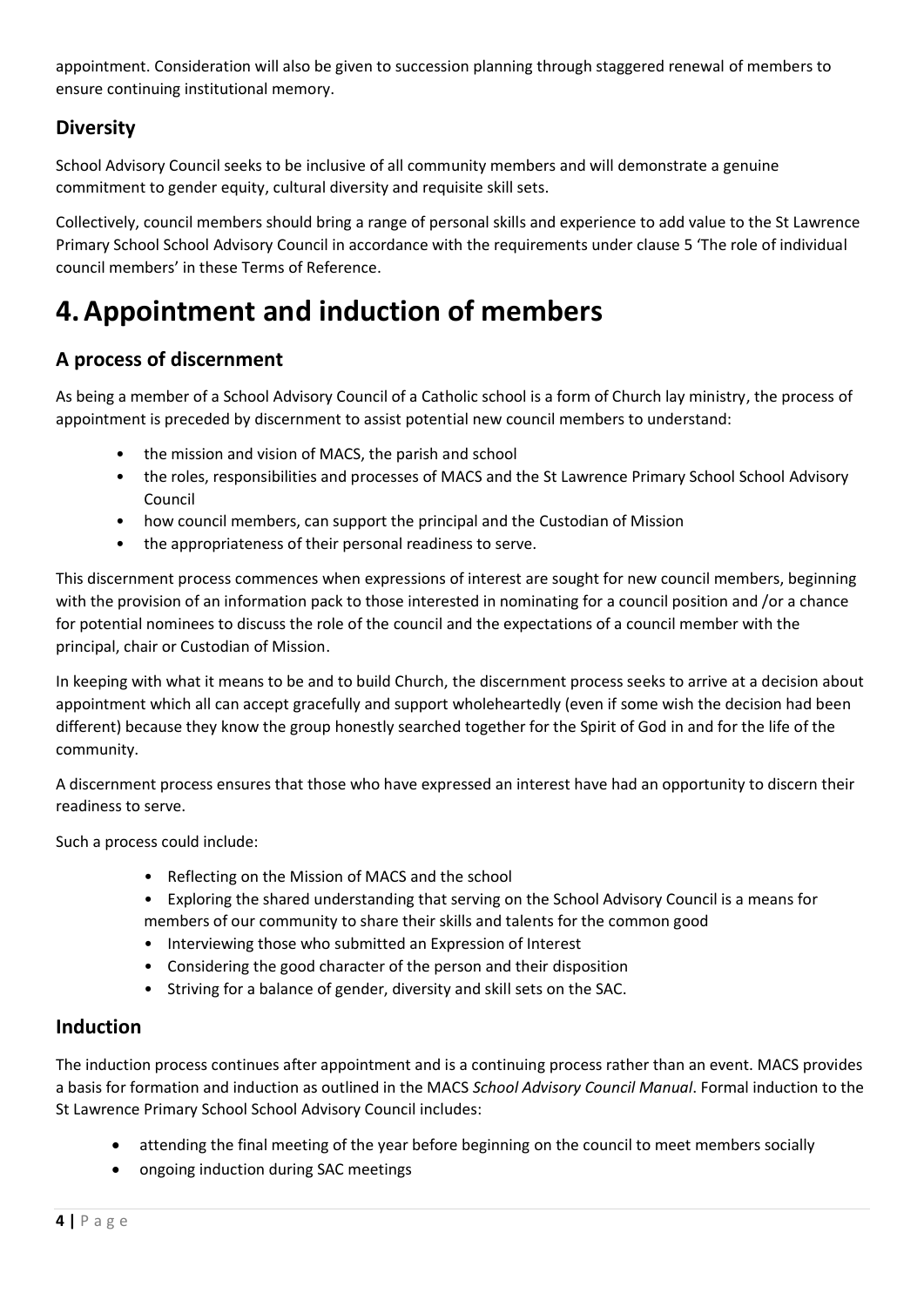New council members will be provided with:

- the MACS *Statement of Mission*
- an understanding of the history of the parish and school
- a MACS *School Advisory Council Manual, including the School's Child Safety Code of Conduct, School's Conflict of Interest Policy and other relevant School governance policies*
- a tour of the school facilities.

#### **Terms and conditions of appointment**

The period of appointment for council members, excepting the Custodian of Mission, the principal and any other ex officio appointment, is generally a term of three years ending on the conclusion of the third year following their appointment, with the option of being reappointed for a total of three consecutive terms.

The Custodian of Mission and the principal hold office on the School Advisory Council *ex officio*, meaning that their term continues for so long as they occupy that office following which their cease to be a member of the council. Their successor in that office then becomes automatically appointed to the council.

Any other council members who are appointed on the council *ex officio* due to a specific position in the school (for example, Business Manager), will also have a term of office on the council for so long as they occupy that office following which they cease to be a member of the council. Their successor in that office will be eligible to be appointed to the council, as determined by the principal in consultation with the Custodian of Mission.

The other terms and conditions of appointment of council members are contained in a letter of appointment from the principal which sets out, amongst other things:

- the terms and conditions in the letter of appointment that must be agreed to by the proposed council member
- details of expectations of council members and a copy of these Terms of Reference
- reference to availability of applicable MACS school governance policies, as provided in the MACS *School Advisory Council Manual* including the applicable *School's Child Safety Code of Conduct, Conflict Resolution Policy, Conflict of Interest Policy and Child Safety Policy.*

The office of a council member will become vacant if the council member:

- is absent without the consent of the council from three (3) successive meetings of the council, unless the principal determine otherwise;
- resigns by notice in writing;
- is removed from office by the principal (or MACS Executive Director or MACS Board, as applicable);
- in the case of the Custodian of Mission, the principal or any other ex officio appointment to the council, ceases to occupy the relevant office;
- becomes of unsound mind or a person whose person or estate is liable to be dealt with in any way under the law relating to mental health;
- dies.

Any period of office of a council member held during a casual vacancy appointment by the principal (that is, a period of less than one year between annual appointment rounds) is disregarded in counting the maximum permitted tenure of office of a Council member of three consecutive terms.

# <span id="page-4-0"></span>**5.The role of individual council members**

#### **Qualities and skills of a council member**

Each Catholic school is different, but all schools share the mission of the Church. The council should be composed of people who appreciate, value and share the educational mission and ethos of the Catholic Church. When seeking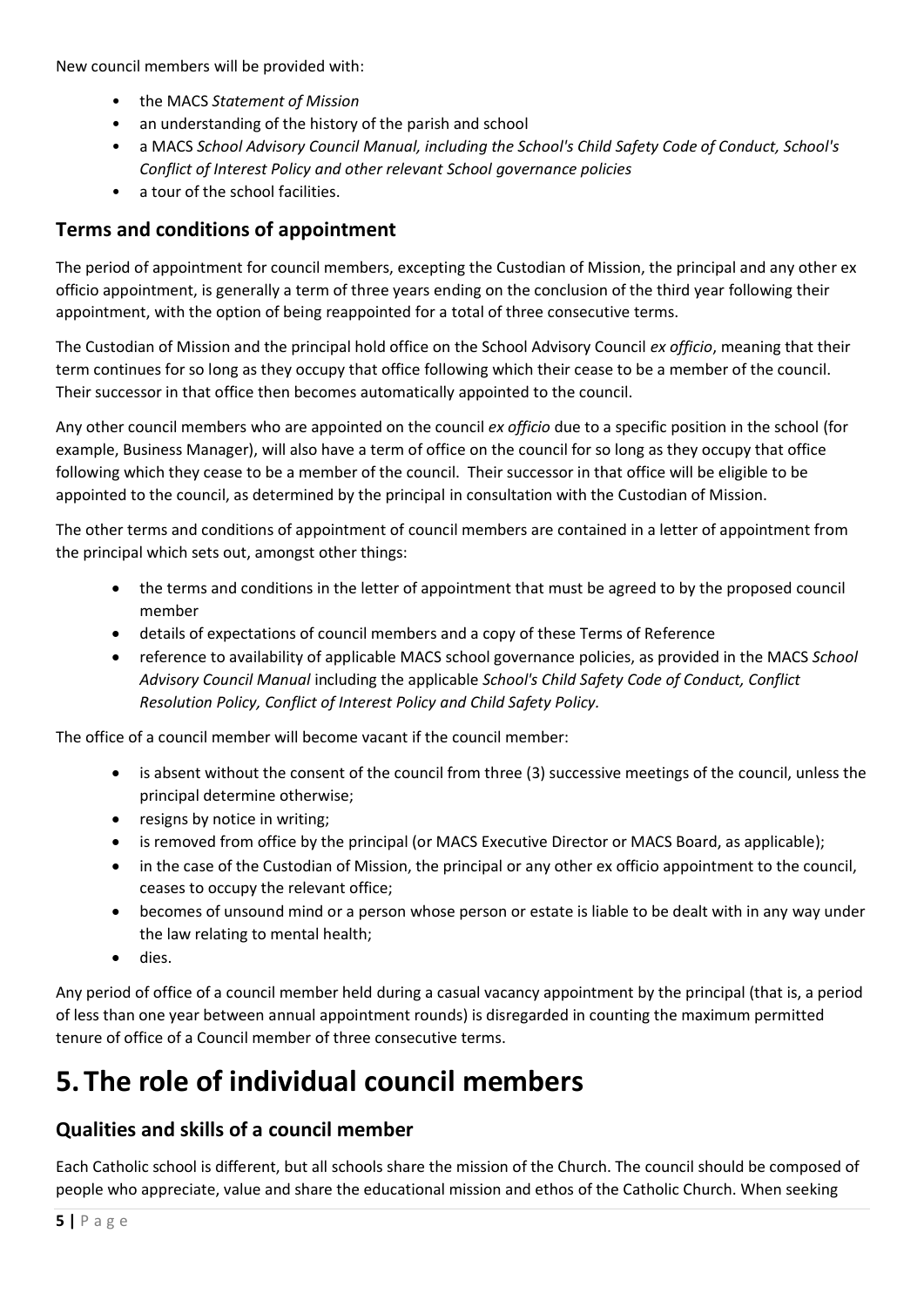council members it is important to reflect on the qualities and skills of benefit to the council in carrying out its functions. Their capacity to contribute, their shared understanding and their positivity is essential.

The following is a list of some of the key qualities and skills for members of the School Advisory Council:

- commitment to the MACS *Statement of Mission*
- commitment to Catholic education in the parish and school
- commitment to the vision and mission of the parish and school
- an understanding of the role of Custodian of Mission, principal and council members
- willingness to ask questions and seek clarification
- ability to think strategically
- willingness to support the contributions of other council members
- capacity to listen in an active and meaningful way
- willingness to work cooperatively with others
- commitment to maintaining confidentiality at all times.

#### **Expectations of the council member**

Each council member is required to commit to the following:

- understanding the council's role
- having a positive and constructive attitude
- elevating any appropriate issues for consideration by the council
- declaring and not allowing any personal interests to conflict with the interests of the school and properly manage any conflict of interest in accordance with the *School's Conflict of Interest Policy*.
- preparing for council meetings
- attending each council meeting, unless there are extenuating circumstances
- bringing expertise and views to discussions on behalf of the whole community
- participating actively and responsibly
- acting honestly and fairly, in good faith and in the best interests of the school
- acting ethically and with a high level of integrity
- conducting themselves professionally and treating other council members fairly, sensitively, consistently and with respect
- undertaking council work with reasonable care and diligence
- participating in council formation activities
- keeping confidential the information received in the course of service as a council member
- not taking improper advantage of their position as a council member
- abiding by the applicable MACS school governance policies and key documents including MACS *Statement of Mission, Working Together in Mission, school's Child Safety Code of Conduct* and *Conflict of Interest Policy*.

### **6.Key roles**

There are four key roles on a School Advisory Council. The Chair, the principal, the Custodian of Mission and the secretary each have a significant role on the council and each of these roles carries specific responsibilities.

### **The Chair**

The role of the Chair is to:

- chair council meetings
- in conjunction with the principal and the secretary oversee the development of meeting agendas, checks papers for meetings and the draft minutes
- ensure the meetings are focused on the agenda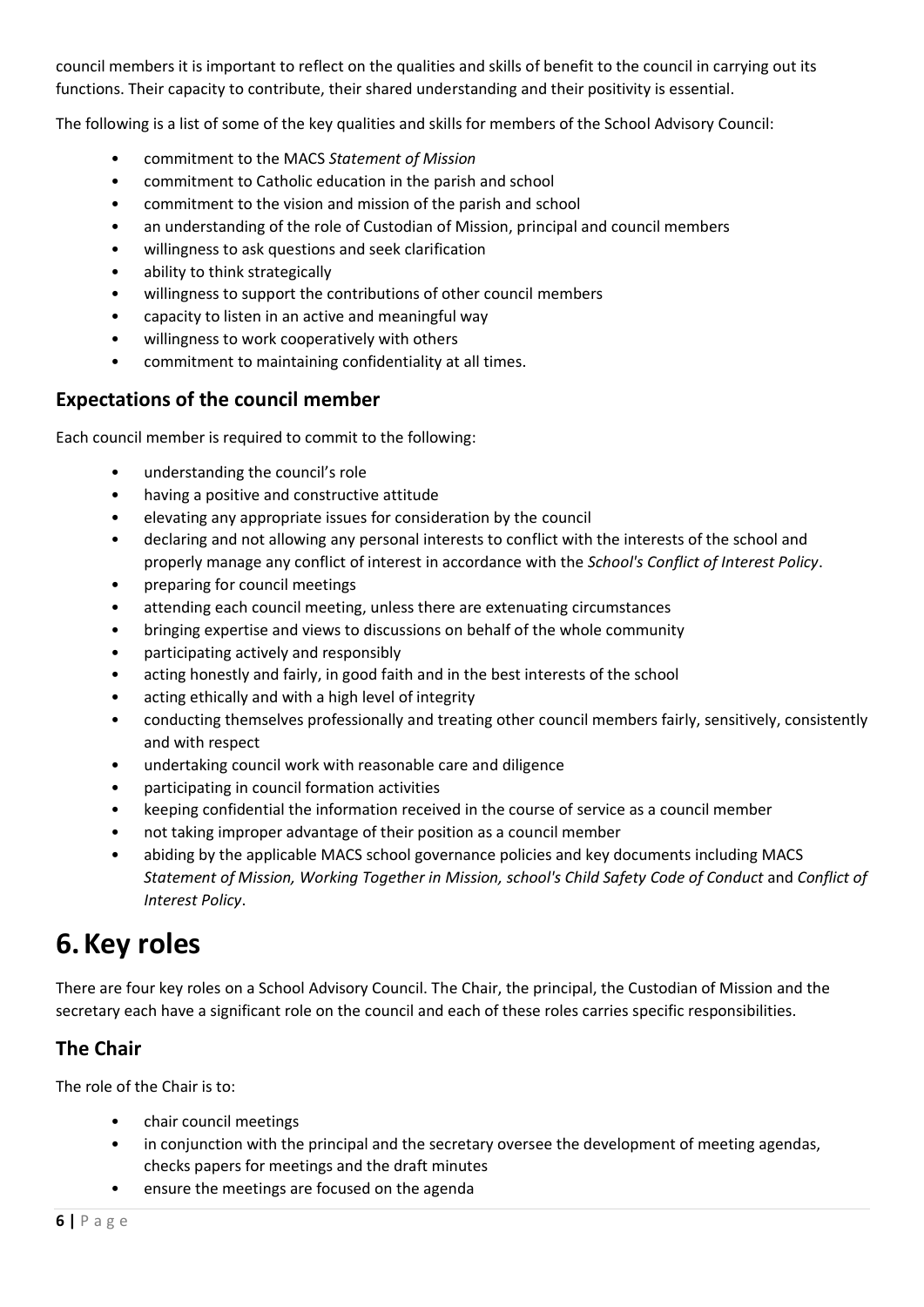- encourage participation by all council members in meetings and at council events
- act as a spokesperson for the council when authorised to do so by the principal
- attend important parish and school events as appropriate
- participate as a member of the council.

#### *Appointment*

The Chair is elected by the council members from amongst their number at the first meeting of the council after the end of the term of the previous Chair.

The Chair will normally be an independent member who is not employed by MACS at St Lawrence Primary School or otherwise and is selected on the basis of the person's achievements and his or her record as a leader.

The term of the Chair aligns with their term of office as a council member. The office of the chair will terminate if they cease to be a council member whether by way of expiry of their term, resignation or removal. The Chair does not have a casting vote in addition to their ordinary vote as a council member.

#### **The principal**

Key responsibilities of the principal's role include development of the faith community, particular focus on the safety and wellbeing of students, formulation of a vision for the whole school, attention to contemporary teaching and learning in order to engage all students, and stewardship of the people and resources with particular outreach to the parent community.

The principal works in collaboration with the Custodian of Mission, staff and members of the school community, and MACS management to achieve the mission of the school.

As such the principal's role on the council as an ex officio member is to:

- play a key role in developing the overall goals and priorities of the council
- play a key role in developing the agenda for meetings and the preparation of papers before meetings
- ensure follow-up of actions arising from council meetings
- act as the chief education advisor to the council
- make arrangements to maintain an archive of relevant council documentation in accordance with this Terms of Reference, including minutes from previous meetings
- make arrangements to distribute the papers before meetings, after preparation of the papers by the secretary
- make arrangements to distribute draft minutes to the council members, after preparation by the secretary
- ensure that council members are kept informed between meetings
- make arrangements to maintain a register and record of council, committee and working groups and all applicable documentation and records, including minutes, agendas and correspondence.

#### *Appointment*

The principal is an ex officio member of the School Advisory Council by virtue of holding the role of a principal of the School. The principal has full voting rights and is counted in the usual way for quorum purposes.

#### **The Custodian of Mission**

The Custodian of Mission has a key role of supporting the School in its distinctive Catholic identity, spirituality and life by continued responsibility for faith education, sacramental life and pastoral care.

Therefore, the Custodian of Mission has an ex officio role on the council to:

as the key evangeliser and educator in faith within the parish and thus the custodian of mission of parish and school, provide guidance to council in its deliberations as relevant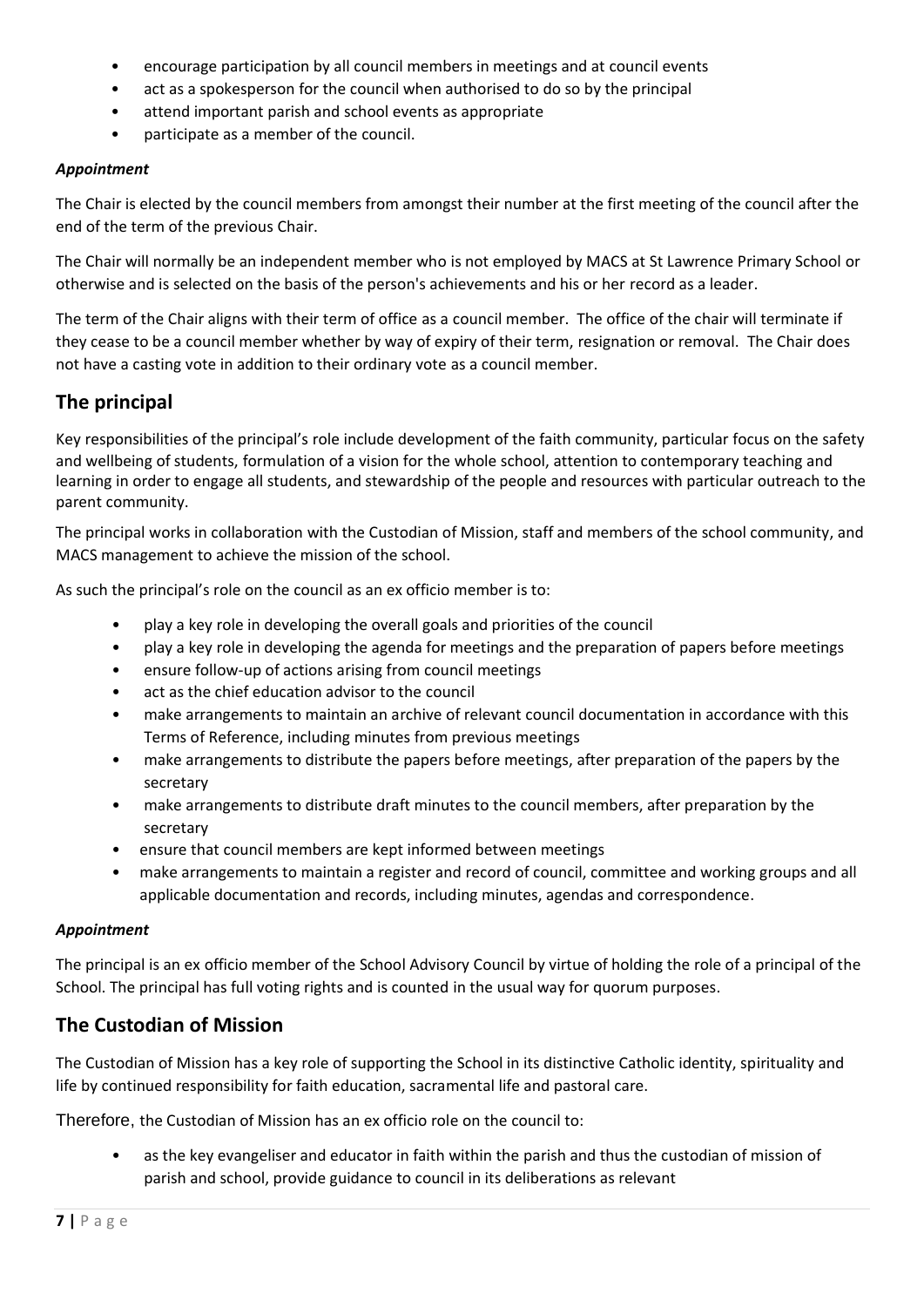- support the principal and council in the development and implementation of the sacramental program to ensure the school is faithful to its distinctive Catholic identity and spirituality
- in providing strong pastoral support and effective Catholic leadership of the parish, which includes the school and college communities, to guide the council and bring to the council's attention, matters relevant to the operation of the school
- be engaged with, and bring to the council's attention, those aspects of the school's operations that have the potential to harm the parish's good name
- be involved in and provide input in the council's planning of any transaction that will change the nature of the school property or affect the use of any other areas of adjoining parish property (where property is beneficially owned by a juridic person which the Custodian of Mission represents i.e. a parish or groups of parishes).

#### *Appointment*

The Custodian of Mission has an automatic entitlement to hold office on the council ex officio by virtue of his office as parish priest, parish priest representative of an association of parishes or nominee of the Archbishop, as applicable. The Custodian of Mission has full voting rights and is counted in the usual way for quorum purposes.

#### **The secretary**

The role of the Secretary is to:

- take the minutes of council meetings
- oversee that the agenda and papers are confirmed in sufficient time to allow for their distribution at least a week prior to the meeting
- oversee management of all council correspondence
- oversee the provision of adequate notice of the annual appointment round and of any intention to call for nominations for council positions that become vacant.

#### *Appointment*

The secretary is appointed by the council from among its members at the first meeting of the council after the end of the term of the previous secretary. The secretary does not have an additional vote in addition to the ordinary vote on the council.

## **7.Committees and working parties**

To share and support the work of the School Advisory Council, the council may consider establishing standing committees depending on the size and local context of the school. The purpose of each committee is to advise the School Advisory Council on specific matters. Committees are not a requirement but an additional advisory structure if needed.

The councils of larger schools may delegate work to committees to more effectively provide advice on complex or specialised issues and to use councillors' time more efficiently. Committees provide recommendations to the full council, which retains collective responsibility for the advice provided to the principal.

Involvement in committees allows members to deepen their knowledge of the school, become more actively engaged and fully utilise their experience. Additionally, the existence of committees can indicate to the community that the council is giving voice to particular issues.

Smaller schools may not benefit from a formal committee structure because their councils are often quite small and operations not as complex.

From time to time the council may also wish to establish a committee or working party for a specific purpose or to undertake a particular task, for example a centenary celebration.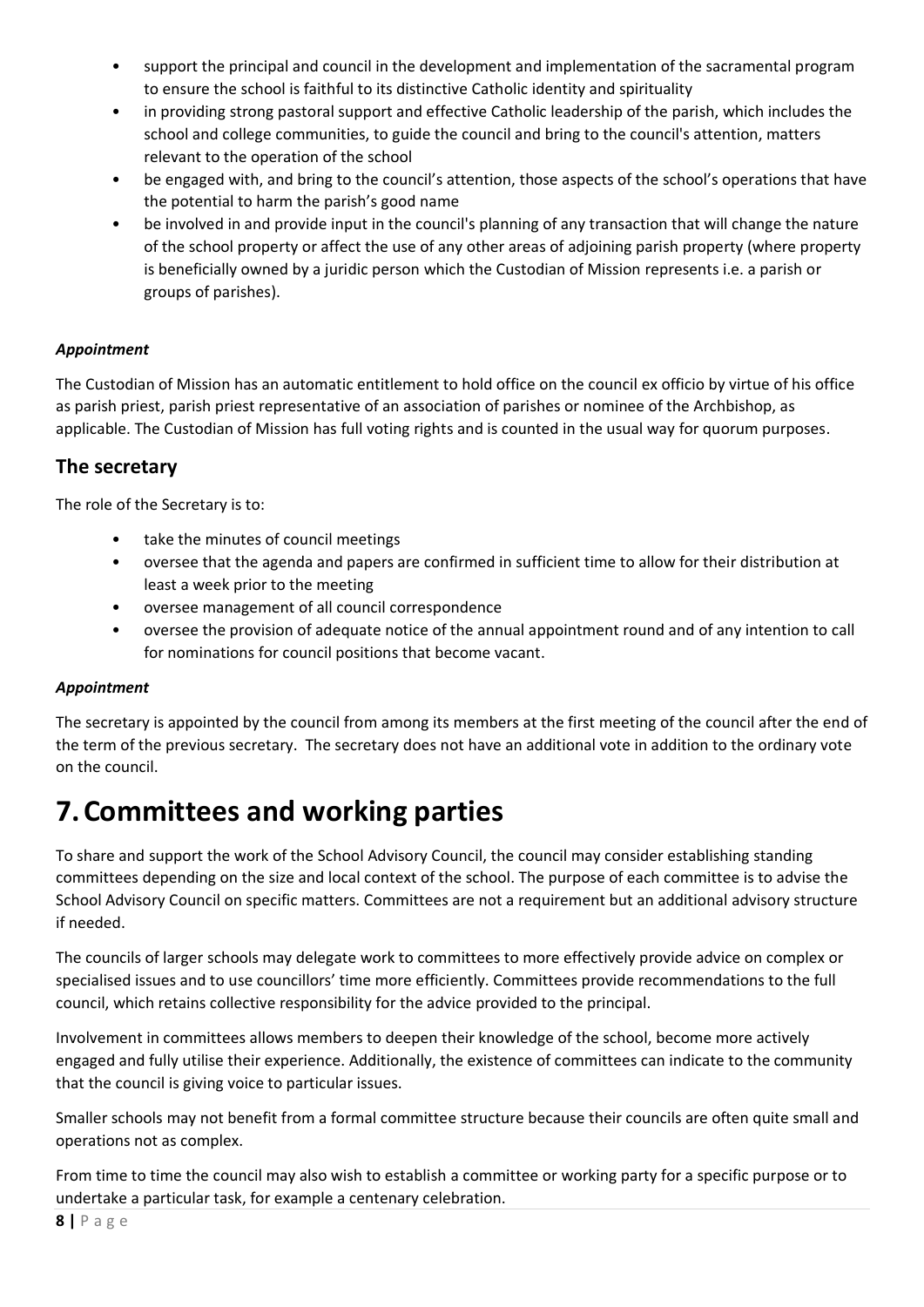The council may appoint additional members of a council committee or working group to assist with deliberations in the manner determined by the council in each instance.

Council committees and working groups may be focused on a specific area such as:

- finance
- property
- parent/guardian/carer engagement

#### **Function**

If a committee or working party is seen as desirable, the MACS approved template Terms of Reference document is to be used to establish the committee or working group. The following structures need to be adopted:

Each committee or working party should be chaired by a council member who is responsible for reporting to the council on the activities of the committee/working party.

Council committees/working parties are directly responsible to the council.

Each committee/working party of the council should have clearly articulated expectations stating:

- the name of the committee/working party
- the name of the chair
- the purpose and tasks to be undertaken
- the names of the members
- quorum, meeting and reporting requirements
- the date for reporting back to the council e.g. actions since last report, what's happening now, future plans, items for council discussion
- duration of the committee/working party.

It is important that any council committee or working party understands that it may not speak publicly for the council.

The terms of reference of each committee or working party of the council should be approved by the principal and appropriate records maintained by or on behalf of the principal.

## **8. School Advisory Council meetings**

#### **Meetings**

The St Lawrence Primary School School Advisory Council meets 8 times during the year.

The School Advisory Council may call extraordinary meetings if required.

Agendas should be prepared and distributed prior to each meeting, with sufficient notice and time for preparation by council members.

#### **Quorum**

A quorum must be present at all times at each council meeting for the meeting to be validly constituted and all decisions made at the meeting valid. The quorum for meetings is two-thirds of the total number of council members at any given time. The Principal should always be part of the quorum.

#### **Conduct of council meetings**

Council confidentiality and solidarity are key ingredients in building trust at council meetings. As a general rule all council meeting proceedings are confidential. At times, there may be occasion to formally declare an issue, a paper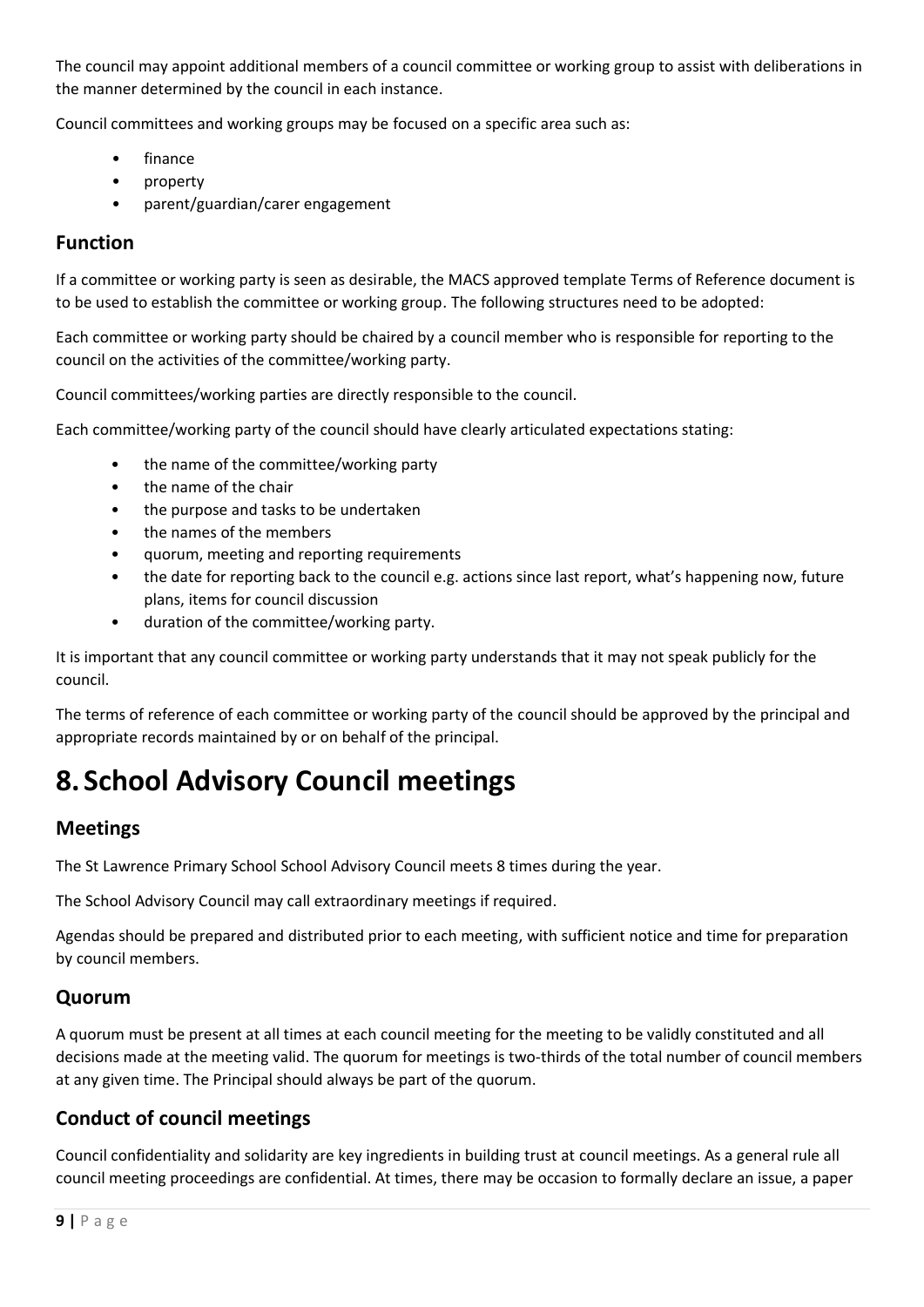and/or a discussion as particularly sensitive and confidential. This should be done by the Chair prior to a council meeting, and confirmed before the close of the meeting.

Council members must respect the right of individuals to express their views freely at council meetings without fear of their being named outside the council meetings as taking particular positions. As in all similar groups, a sense of trust among council members is vital for the wellbeing of the council.

A meeting should close by reviewing actions and deadlines set, and noting of the details of the next meeting.

The Secretary of the Council is responsible for taking minutes of council meetings. A minute book of all meetings of the Council must be maintained by the principal.

#### **Disclosure of interests by council, committee and working group members**

In accordance with the school's *Conflict of Interest Policy* which is prescribed by MACS, all councilmembers must disclose any personal interest which relates, or may relate, to the operations of the school, in order to ensure that any actual, potential or perceived conflict of interest with a duty that the person has on the council is identified and appropriately managed.

When an issue arises at a council meeting, relating to such an interest or duty, the member must not attend the meeting while that matter is discussed and must not vote on that or any related matter. The school's *Conflict of Interest Policy* as prescribed by MACS must at all times be complied with by all members of the Council.

The same disclosure requirements also apply to the members of any committee or working group established by the council in accordance with their Terms of Reference which includes a requirement for compliance with the *School's Conflict of Interest Policy* as prescribed by MACS.

# **9.Engaging with your school**

The council encourages full participation of stakeholders to ensure a high level of engagement and participation by the school community. Schools must employ a variety of strategies to provide evidence to meet VRQA Minimum Standard, 16 which requires a school to ensure that it is clear about its philosophy and can articulate the same to staff, students, parents, guardians and the school community.

# **10. Record keeping**

As a minimum, the principal must ensure the maintenance of the following council documents and records:

- the School Advisory Council Terms of Reference (this document) and the terms of reference of any committee or working group established by the Council
- agenda and minutes of School Advisory Council, committee and working group meetings
- a register of the current members of the council, committees and working groups and any council members holding key roles
- a register of interests disclosed by council, committee and working group members
- the School Advisory Council correspondence file.

#### **Agenda and minutes**

The minutes of council meetings must be recorded in a consistent format and maintained in an appropriate archive system at the school.

Minutes of meetings should be distributed as soon as possible after the meeting to allow sufficient time for action items to be followed up between meetings.

The minutes should be approved by the council at its next meeting, as an accurate record of the meeting.